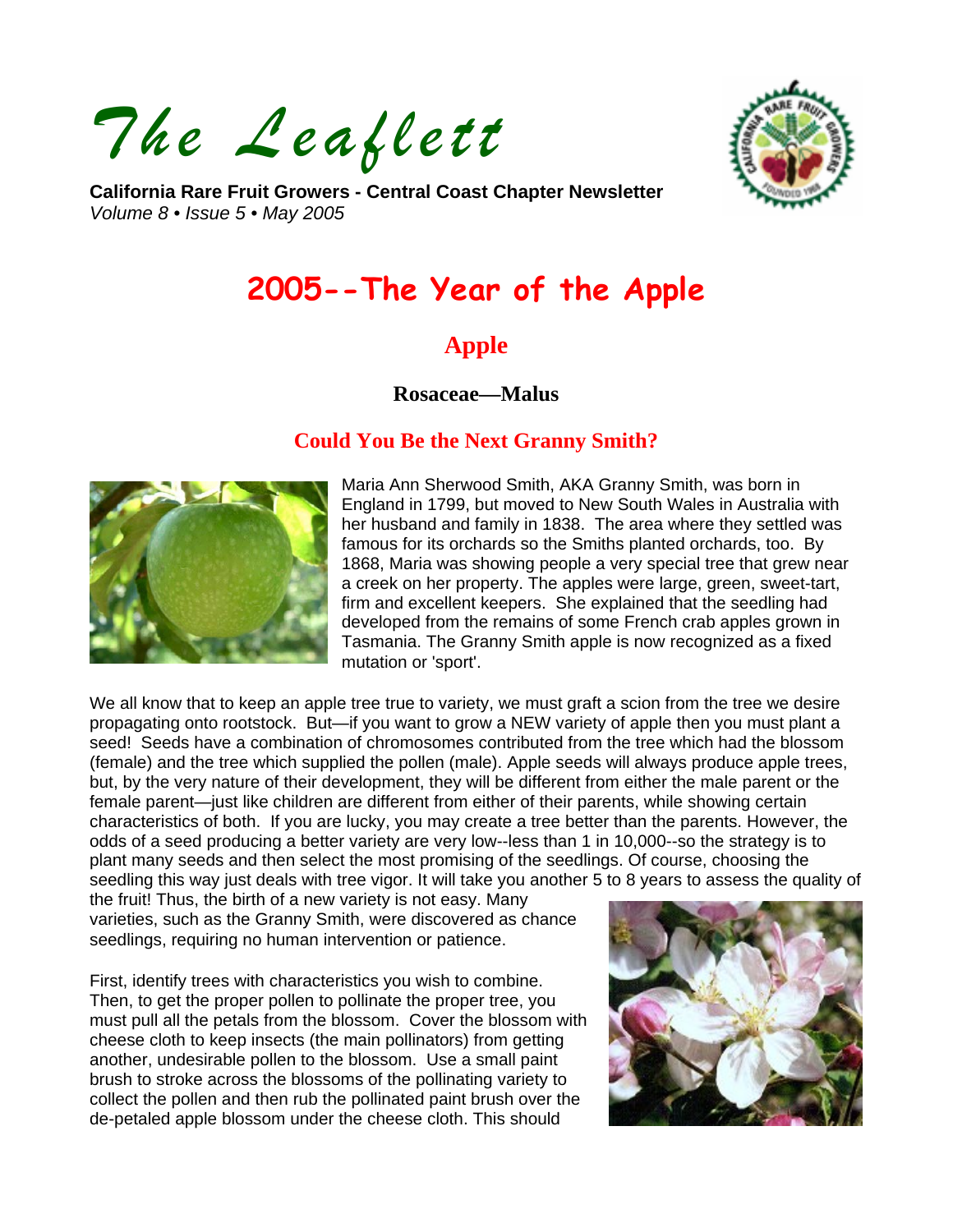ensure that the proper pollen is the **only** pollen getting to the blossom. You know who the mother is; the trick is to guarantee you know who the father is also!

Once your "fertilized" fruit has ripened, collect the seeds and plant them. Here is one way to do that. Prepare a garden-soil plot in the fall as you would for planting any other type of seeds. Make a furrow that is no more than 1-2 times deeper than the longest dimension of the seed. Cover the seeds with a light covering of soil and add an inch or two of sand over the row. The sand will prevent crusting of the soil which inhibits germination. In March or April, watch the seeded area closely for newly germinated seedlings.

When the plants are 6 to 8 inches tall, apply 1 to 2 tablespoons of urea along each 12 inches of row in a band on one side of the seedlings. Keep the fertilizer about 3 inches away from the plants. Water them every 10 to 12 days, or more often if you live in a windy area.

To transplant the seedling, cut the taproot by pushing a spade under each plant. The spade should be pushed into the soil to cut the taproot about 5-6 inches below the surface. Your new apple seedlings should be allowed to grow through to July or August of the second year before any budding is done.

Your apple development goals will probably be much different that those of commercial ventures. You probably want something that just tastes good. Or you might be searching for something else entirely, as was **Henry David Thoreau** when he wrote:

*Nor is it every apple I desire, Nor that which pleases every palate best; 'T is not the lasting Deuxan I require, Nor yet the red-cheeked Greening I request, Nor that which first beshrewed the name of wife, Nor that whose beauty caused the golden strife: No, no! Bring me an apple from the tree of life!* 

### **Granny Smith Apple Pecan Cake**

#### **INGREDIENTS:**

- 2 cups all-purpose flour
- 2 cups brown sugar, firmly packed
- 1/2 cup butter
- 1 cup chopped pecans
- 1/2 teaspoon cinnamon
- 1 teaspoon baking soda
- 1/2 teaspoon salt
- 1 cup sour cream
- 1 teaspoon vanilla
- 1 egg, lightly beaten
- 2 cups finely chopped Granny Smith apples

#### **PREPARATION:**

In a large mixing bowl, combine flour, brown sugar and butter. Blend with an electric hand-held mixer at low speed until crumbly. Stir in nuts. Press 2 3/4 cups of this mixture into a 9 X 13-inch baking pan lined with waxed paper or parchment paper. To remaining mixture, add cinnamon, baking soda, sour cream, vanilla and egg. Blend well. Stir in apples. Spread evenly over base. Bake at 350° 35 to 40 minutes, or until a toothpick inserted in center comes out clean.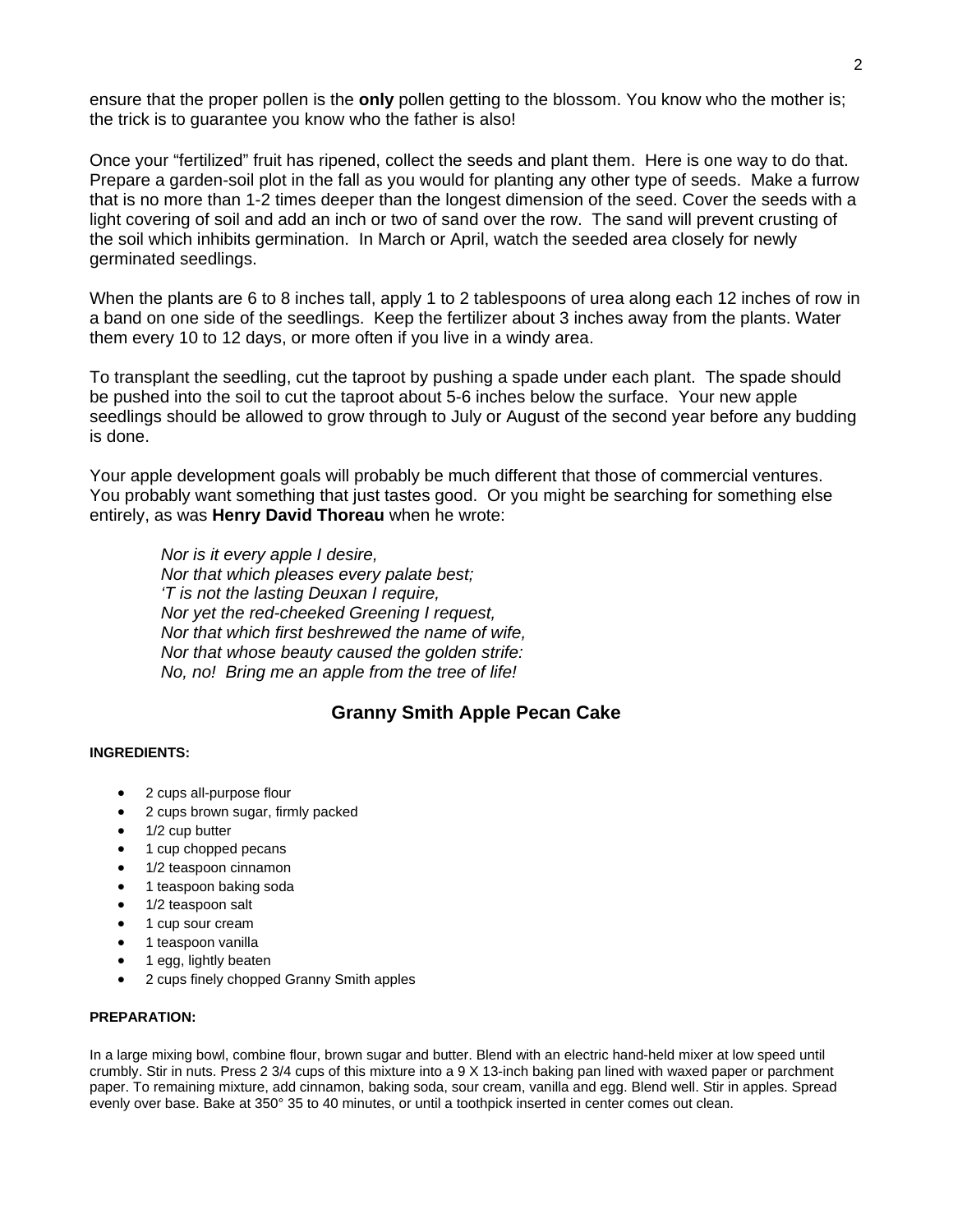# April Meeting

Following are the minutes taken by our secretary, Rhonda Underwood, for the meeting held on April 9 at Camp Sticky Monkey in Los Osos. (We are sure glad you are able to attend the meetings again, Rhonda!)



The meeting was called to order at approximately 1:30 p.m. by Bob Tullock. No Secretary report was available. Dick Pottratz gave the Treasurer's report: we're solidly solvent, the bills are paid and we have \$5,006 in the bank.

Bob discussed the possibility of getting a bus for the next CRFG meeting. Anyone interested should see Janet to

sign up. A \$20 deposit per person will hold a seat until the final decision is made about reserving the bus.

We've ordered more bird netting, which is due in May, at the cost of 0.50 / ft.

Bob talked about the successful season of apple grafting, and shared a photo taken at the school in Bradley. Joe thanked the more than 30 volunteers that helped with the project.

Paul Rhys discussed the giant pumpkin seeds he's offering from his genetics project. He has information on growing pumpkins, and is offering each person 4 pumpkin seeds. See Paul after the meeting.

Patty reminded us about the  $4<sup>th</sup>$  annual Greenhouse Grower's tour on April 23 from 9 am to 3 pm. See Patty for details and flyer.

Jerie Garbutt gave us a brief overview of Camp Sticky Monkey, then introduced our guest speaker Ted Peterson, owner of Earth-Wise, Inc. Bob gave Ted a CRFG hat just before the presentation.

Ted gave an excellent lecture on the business of making compost tea. He began with how he started in the business, then how the business branched out to bioremediation. He explained that he uses compost derived from native plants to make the compost tea he uses to reinvigorate the soil. Compost tea controls disease through out-competition of resources in soil; bad organisms are replaced with healthy ones via the compost tea biology. Compost tea is not fertilizer, but is biology found in compost, only magnified.

He discussed topics such as treating root problems, using microrhiza for fruit trees, adding fungi to compost piles, animal waste in compost, and the problems with using a chemical mentality for fertilizing plants.

He talked about the best ingredients and quantities to make a standard compost tea formula (with native biology), the shelf life,

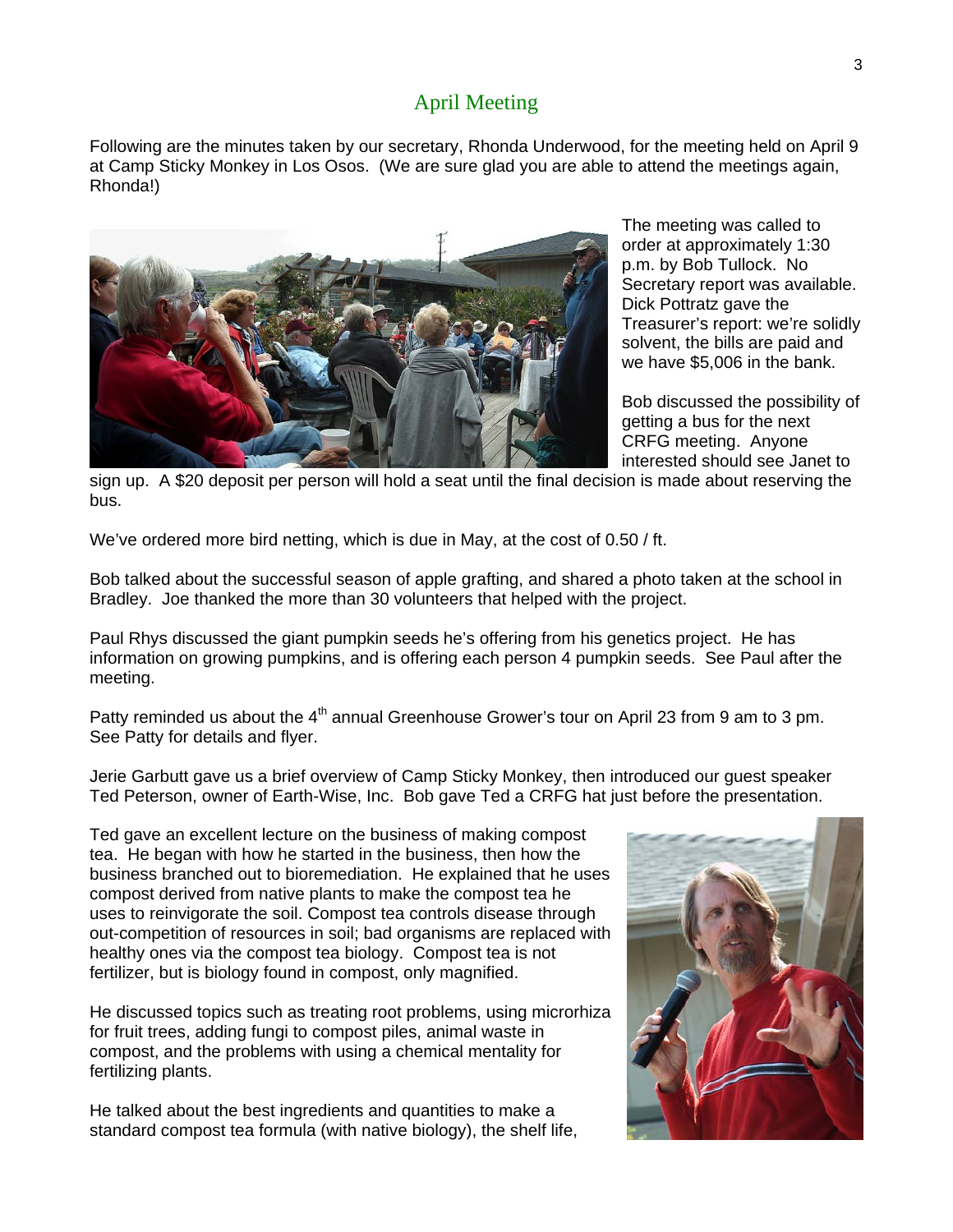temperature, pH, and the optimum moisture content. He passed around a sample of the compost for us to see and touch. He said that the compost tea is as good as the compost you create. For further information, he suggested reading an excellent book called "Field Guide to On-Farm Composting."

He had an interesting and informative Q&A session at the end of the lecture.

The meeting adjourned at approximately 2:55 pm.

## Goodwill Ambassadors Encourage New Members!



Marv Daniels retired from PG&E on April 1<sup>st</sup> and since then he has been an even **more ready** volunteer to promote CRFG around the area. Marv, his wife, Pet, Norm Beard, and several others of our members staffed booths first at the Santa Maria Home Show and then at the Morro Bay 19th Annual Garden Show & Tour where at least four new members to our local group were added, as well as at least two who joined the parent organization. Perhaps "Goodwill Ambassador" isn't an official title, but it should be! All of us who are so enthusiastic about CRFG certainly are spreading goodwill and encouraging others to join us in the FUN! (See how happy Marv looks!)

# **Ask an Expert**

**Question:** I want to grow my apples organically, but the codling moths are driving me to distraction! Got any good ideas for control of these pests? *Tom Muran* 

**Answer:** Again, Tom, I'm no expert, but I did find a wealth of information out there about how to at least keep codling moth damage on your apple crop at a manageable level. If it is any consolation to you (and I know it isn't!) in our area codling moths do more damage to apple crops than any other pest or disease. Here are a few ideas that may work for you.

Spray **Dipel 86** for first-generation codling moth larva approximately two weeks after petal fall. Repeat every 3 to 5 days at twilight over a two-week period. (**Dipel 86,** unlike many chemical insecticides, may be used anytime a specific caterpillar appears. Treated vegetables and fruits may be picked, washed and consumed anytime after spraying. People and animals can return to the treated area immediately after the spray has dried. The active ingredient in Dipel, Bacillus Thuringiensis v. Kurstaki, has been proven to selectively affect only leaf eating caterpillars.)

In July spread a band of sticky Tanglefoot around the trunks of trees to trap the caterpillars. A garlic spray can be useful against the codling moth and the natural sulfur in garlic doubles as a fungicide. Make a trap for the ones that get away: Mix together 4 1/2 cups of water, 1/2 cup of honey, 1/2 cup of molasses and 1 tablespoon of yeast. Put this into an empty plastic milk jug in which you cut an entrance hole near the top. Run some rope through the handle and hang in the tree. Use two traps per mature tree. Keep the traps up for 2 months and empty weekly. Another bait mixture you can use is sassafras oil and glacial acetic acid.



In the fall, practice good sanitation and clean up any fallen fruit and leaves—this is very important! Codling moths over-winter in the pupa stage and emerge in the spring when local temperatures are right.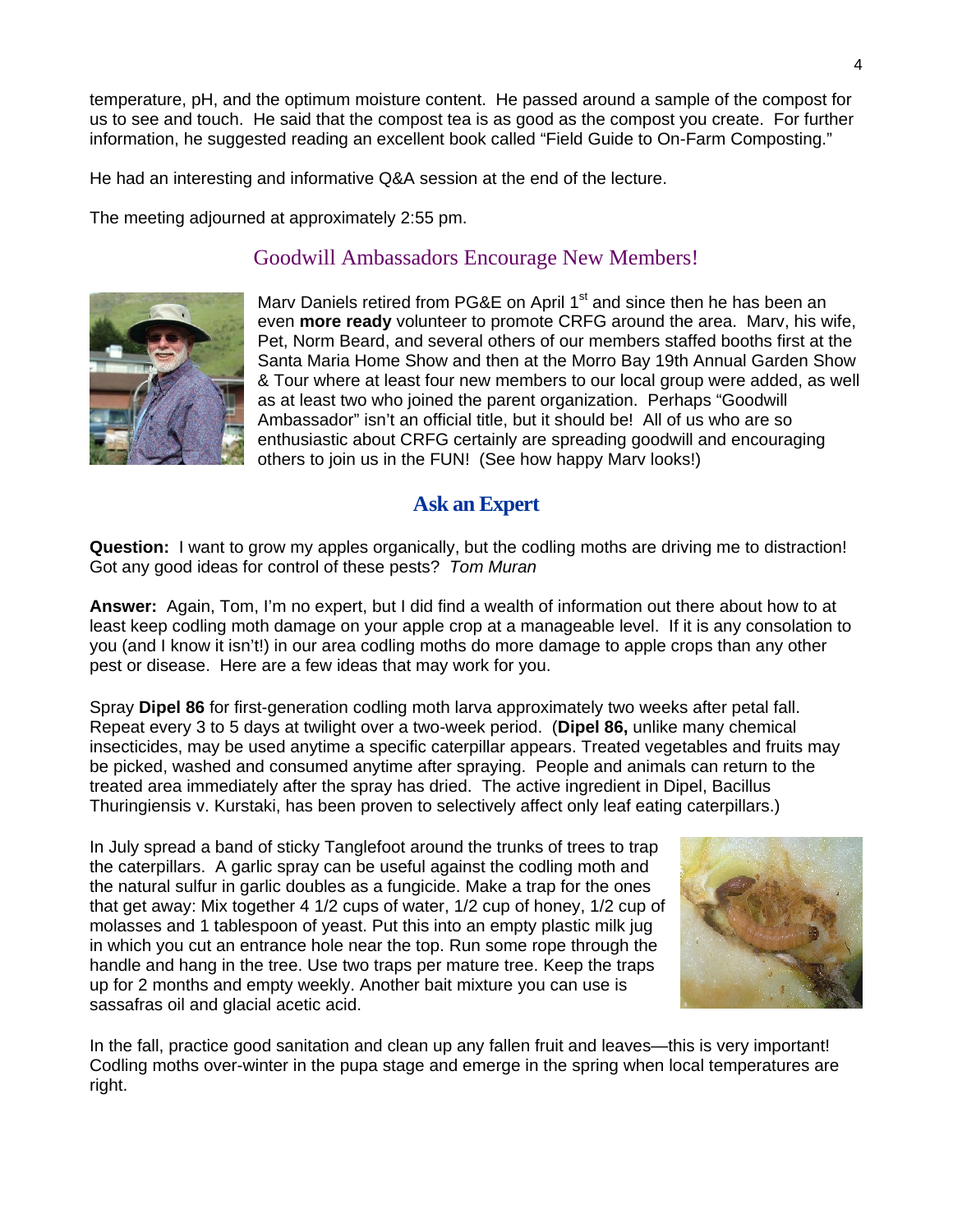Codling moths don't fly very far, so trapping the adult male moth by attracting him to pheromone traps before he has a chance to mate with a female is another quite effective way to protect your fruit crop. The traps only last a month, though, and need to be replaced. They are rather pricey, though, at about \$15 each and you need one per tree in your orchard.

# Snippets from Doris Hentzgen's Poetry *Submitted by Susan Atlee*

"Orchards so enormous--that lie in the Enchanting valley of such beauty!"

"Beauty of moonlight on the groves of the shadows of the night…"

"...to walk in the vineyards of grapes of the lovely valley so precious and protected for centuries..."

From "Beauty of Vineyards...of France"



(Photo of ripe Syrah grapes in Horton's Rim Rock Vineyard –okay, so it's not France!)

# Orchard Update

We are planning a couple of hours work at the CRFG Orchard located at Cal Poly. May 28, 8:30 AM

Things that need to be done are:

1. General clean up. A little more spring pruning needed.

2. Grass and weeds need to be removed from perimeter fences and other locations, some weeds were sprayed but there are still quite a lot of weeds that were skipped.

- 3. Move limbs to rear gates for shredding.
- 4. Thinning of the fruit, especially on those poor little trees that got sprayed late and are suffering.
- 5. Spread mulch.
- 6. Eat and socialize, not necessarily in that order.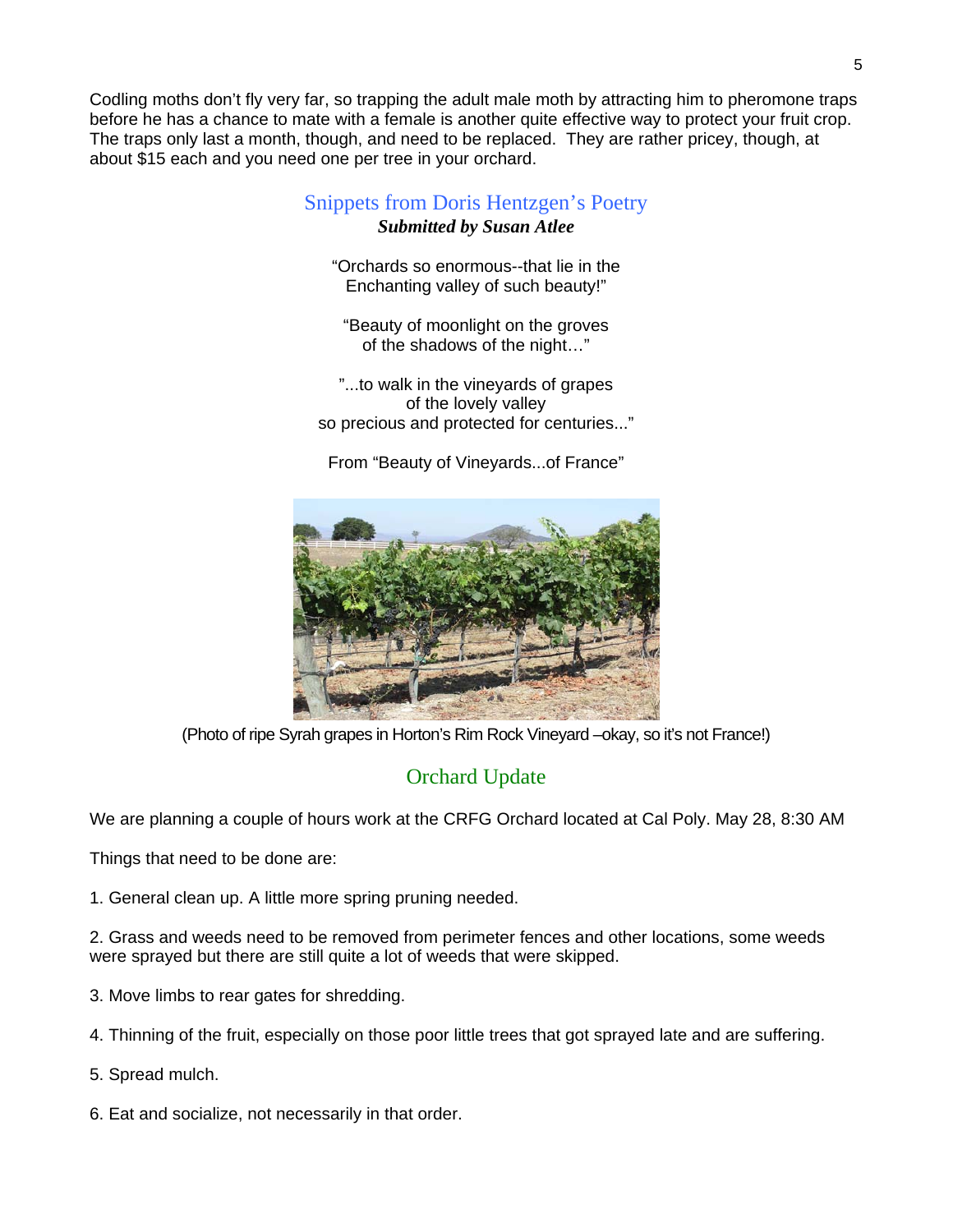#### 7. Drink water.

It was beautiful in the orchard last month. We did get a lot done but there is still plenty to do. Thanks to those people that helped!

Tools needed will be rake, shovel, weed eater, pruner, pitchfork, wheelbarrow, cookies <g> and willing people!

#### *Pet and Marv Daniels*

### **Stay Safe Out There**

Safety was a big issue at the high school grafting classes, and rightly so. During those lessons, young, inexperienced people were using very sharp knives. Without specific direction before the class begins, or constant supervision by volunteers during the process who are really aware of the potential for injury, we'd probably have to shut the program down because of all the blood!

If you volunteered during one of those classes, you know how aware of safety everyone involved is. But how safe are **you** when you are working in your yard, orchard, vineyard, or on your farm? Has your work become such a routine that you don't give a thought to what you are doing or to the proper use of the tools and equipment you are employing?

Inattention to the task, especially when operating equipment, is the leading cause of agriculturally related accidents. Taking a shortcut or improperly using a tool for something other than for what it was intended are the second greatest causes for death or injury in this area.

Take a moment before beginning any work in your garden or orchard review what you plan to do and to make sure you have everything at hand to finish the job. Be sure any equipment is properly maintained. Wear safety goggles, gloves, ear plugs, or face masks if the application applies—don't just "make do." Especially, keep children away from any equipment that they are too young to operate. Remember, most accidents are preventable! Don't let yourself become an accident statistic!

#### **Announcements**

**Welcome New Chapter Members:** Michael Keeling, Gary Fourer, Paul Nash, Kathy Longacre, Ted & Barbara Tucker, Carol Hopper, and Robert Asbell.

**Bird Netting:** Our chapter has placed a large order (half-a-mile!) for fantastic green bird net. It should arrive in May and be for sale during the May meeting at the bargain price of 50 cents a running foot. It is 16' 4" wide excellent quality net with a 10-year warranty!! You may purchase any length you want as we will "cut to order." Several of our members are constructing permanent structures to hold the net over their trees.

Web Site: Check our site at: [www.crfg-central.org](http://www.crfg-central.org/) to see what our web-master, Art DeKleine and his assistants, John and Choung Crowe and Pet and Marv Daniels are doing to keep us all informed.

**Join the Parent Organization:** Many of our chapter members are also members of the Parent association and, for those of you who aren't, perhaps you **should** consider joining. With parent organization membership you receive a wonderful color magazine, *The Fruit Gardener*, filled with great articles on fruit growing, news, many chapter activities and contacts. Dues are **\$30 annually** or **3 years for \$87**. Membership applications are available from **Joe Sabol**. Call him at **544-1056** if you can't find him at a meeting.